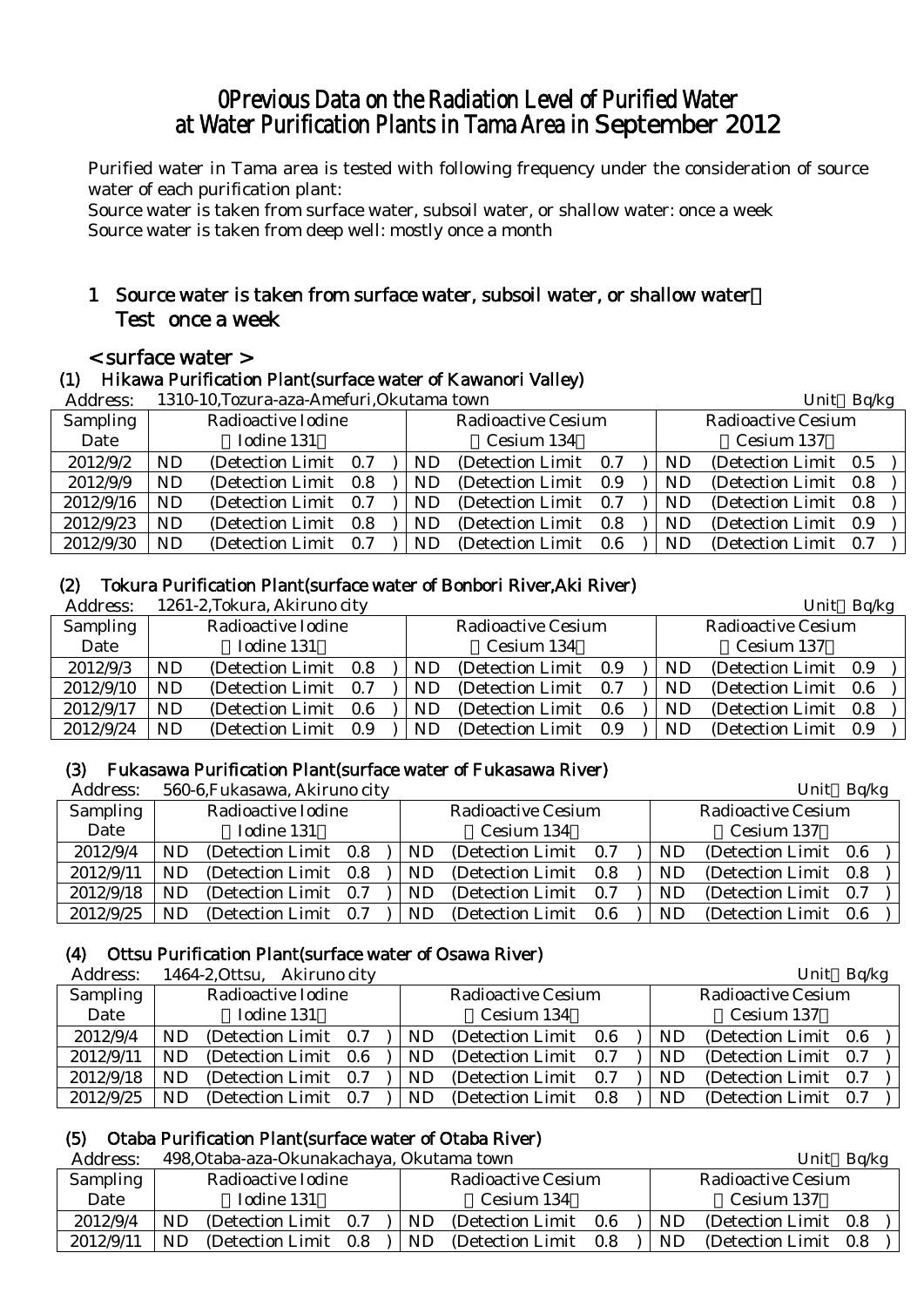|  |  | 2012/9/18   ND (Detection Limit 0.7 )   ND (Detection Limit 0.6 )   ND (Detection Limit 0.8 ) |  |  |  |
|--|--|-----------------------------------------------------------------------------------------------|--|--|--|
|  |  | 2012/9/25   ND (Detection Limit 0.7 )   ND (Detection Limit 0.6 )   ND (Detection Limit 0.6 ) |  |  |  |

# (6) Tanasawa Purification Plant(surface water of Nishi Creek)

| Address:  |    | 583-5, Tanasawa-aza-kashiwanoki, Okutama town |  |     |                           | Unit | Bq/kg |                           |     |
|-----------|----|-----------------------------------------------|--|-----|---------------------------|------|-------|---------------------------|-----|
| Sampling  |    | Radioactive Iodine                            |  |     | <b>Radioactive Cesium</b> |      |       | <b>Radioactive Cesium</b> |     |
| Date      |    | Iodine 131                                    |  |     | Cesium 134                |      |       | Cesium 137                |     |
| 2012/9/4  | ND | (Detection Limit 0.8)                         |  | ND. | (Detection Limit)         | 0.7  | ND    | (Detection Limit 0.6)     |     |
| 2012/9/11 | ND | (Detection Limit 0.8)                         |  | ND. | (Detection Limit)         | 0.5  | ND    | (Detection Limit 0.8)     |     |
| 2012/9/18 | ND | (Detection Limit 0.8)                         |  | ND  | (Detection Limit)         | 0.8  | ND    | (Detection Limit)         | 0.9 |
| 2012/9/25 | ND | (Detection Limit 0.8)                         |  | ND. | (Detection Limit)         | 0.8  | ND    | (Detection Limit)         | 0.9 |

# (7) Himura Purification Plant (surface water of Kawanori Valley)

| Address:        |    | 47, Sakai-aza- Himura, Okutama town |     |    | Unit                      | Bq/kg |  |    |                           |  |  |
|-----------------|----|-------------------------------------|-----|----|---------------------------|-------|--|----|---------------------------|--|--|
| <b>Sampling</b> |    | Radioactive Iodine                  |     |    | <b>Radioactive Cesium</b> |       |  |    | <b>Radioactive Cesium</b> |  |  |
| Date            |    | Iodine 131                          |     |    | Cesium 134                |       |  |    | Cesium 137                |  |  |
| 2012/9/6        | ND | (Detection Limit)                   | 0.9 | ND | (Detection Limit)         | 0.9   |  | ND | (Detection Limit 0.8)     |  |  |
| 2012/9/13       | ND | (Detection Limit)                   | 0.6 | ND | (Detection Limit)         | 0.7   |  | ND | (Detection Limit 0.7)     |  |  |
| 2012/9/20       | ND | (Detection Limit)                   | 0.6 | ND | (Detection Limit)         | 0.6   |  | ND | (Detection Limit 0.8)     |  |  |
| 2012/9/27       | ND | (Detection Limit)                   | 0.8 | ND | (Detection Limit)         | 0.8   |  | ND | (Detection Limit 0.8)     |  |  |

#### (8) Nippara Purification Plant (surface water of Karo Valley)

| Address:  |           | 1055-5, Nippara-aza- Ogawa, Okutama town |  |     |                           |     |                           | Unit Bq/kg |                       |  |  |
|-----------|-----------|------------------------------------------|--|-----|---------------------------|-----|---------------------------|------------|-----------------------|--|--|
| Sampling  |           | Radioactive Iodine                       |  |     | <b>Radioactive Cesium</b> |     | <b>Radioactive Cesium</b> |            |                       |  |  |
| Date      |           | Iodine 131                               |  |     | Cesium 134                |     |                           |            | Cesium 137            |  |  |
| 2012/9/6  | <b>ND</b> | (Detection Limit 0.7)                    |  | ND. | (Detection Limit 0.5)     |     |                           | <b>ND</b>  | (Detection Limit 0.6) |  |  |
| 2012/9/13 | <b>ND</b> | (Detection Limit 0.7)                    |  | ND. | (Detection Limit 0.7)     |     |                           | <b>ND</b>  | (Detection Limit 0.8) |  |  |
| 2012/9/20 | <b>ND</b> | (Detection Limit 0.6)                    |  | ND  | (Detection Limit)         | 0.7 |                           | ND         | (Detection Limit 0.6) |  |  |
| 2012/9/27 | <b>ND</b> | (Detection Limit 0.8)                    |  | ND  | (Detection Limit)         | 0.9 |                           | <b>ND</b>  | (Detection Limit 0.9) |  |  |

# (9) Ogouchi Purification Plant(surface water of Kumoburo Valley)

Address: 1310-10,Tozura-aza-Amefuri,Okutama town Unit Bq/kg Sampling Date Radioactive Iodine Iodine 131 Radioactive Cesium Cesium 134 Radioactive Cesium Cesium 137 2012/9/6 ND (Detection Limit 0.8 ) ND (Detection Limit 0.8 ) ND (Detection Limit 0.9 2012/9/13 ND (Detection Limit 0.7 ) ND (Detection Limit 0.6 ) ND (Detection Limit 0.6  $2012/9/20$  ND (Detection Limit 0.7 ) ND (Detection Limit 0.7 ) ND (Detection Limit 0.7 2012/9/27 ND (Detection Limit 0.7 ) ND (Detection Limit 0.9 ) ND (Detection Limit 0.9

# < subsoil water >

# (1) Takatsuki Purification Plant (subsoil water of Tamagawa River)

| Address:        |     | 400, Takatsuki-cho, Hachioji city |  |           |                           |  |           | Unit                      | Bq/kg |
|-----------------|-----|-----------------------------------|--|-----------|---------------------------|--|-----------|---------------------------|-------|
| <b>Sampling</b> |     | Radioactive Iodine                |  |           | <b>Radioactive Cesium</b> |  |           | <b>Radioactive Cesium</b> |       |
| Date            |     | Iodine 131                        |  |           | Cesium 134                |  |           | Cesium 137                |       |
| 2012/9/2        | ND  | (Detection Limit 0.8)             |  | <b>ND</b> | (Detection Limit 0.8)     |  | ND        | (Detection Limit 0.8)     |       |
| 2012/9/9        | ND. | (Detection Limit 0.8)             |  | <b>ND</b> | (Detection Limit 0.6)     |  | ND.       | (Detection Limit 0.9)     |       |
| 2012/9/16       | ND  | (Detection Limit 0.8)             |  | ND.       | (Detection Limit 0.9)     |  | ND        | (Detection Limit 0.9)     |       |
| 2012/9/23       | ND  | (Detection Limit 0.6)             |  | <b>ND</b> | (Detection Limit 0.7)     |  | <b>ND</b> | (Detection Limit 0.7)     |       |
| 2012/9/30       | ND. | (Detection Limit 0.7)             |  | ND        | (Detection Limit 0.7)     |  | ND        | (Detection Limit 0.8)     |       |

# (2) Chigasedaini Purification Plant (subsoil water of Tamagawa River)

Address: 1-69-1, Chigasemati, Oume city Unit Balkg

| Auul ess. | 1-09-1, Unigasemati, Ounie City |            |                           |     |  |     | $UIIIU$ Dy $nR$           |  |
|-----------|---------------------------------|------------|---------------------------|-----|--|-----|---------------------------|--|
| Sampling  | Radioactive Iodine              |            | <b>Radioactive Cesium</b> |     |  |     | <b>Radioactive Cesium</b> |  |
| Date      | Iodine 131                      | Cesium 134 |                           |     |  |     | Cesium 137                |  |
| 2012/9/2  | (Detection Limit 0.7)<br>ND     | ND         | (Detection Limit 0.8)     |     |  | ND  | (Detection Limit 0.7)     |  |
| 2012/9/9  | ND<br>(Detection Limit 0.6)     | ND.        | (Detection Limit 0.8)     |     |  | ND  | (Detection Limit 0.6)     |  |
| 2012/9/16 | ND.<br>(Detection Limit 0.7)    | ND         | (Detection Limit)         | 0.7 |  | ND. | (Detection Limit 0.7)     |  |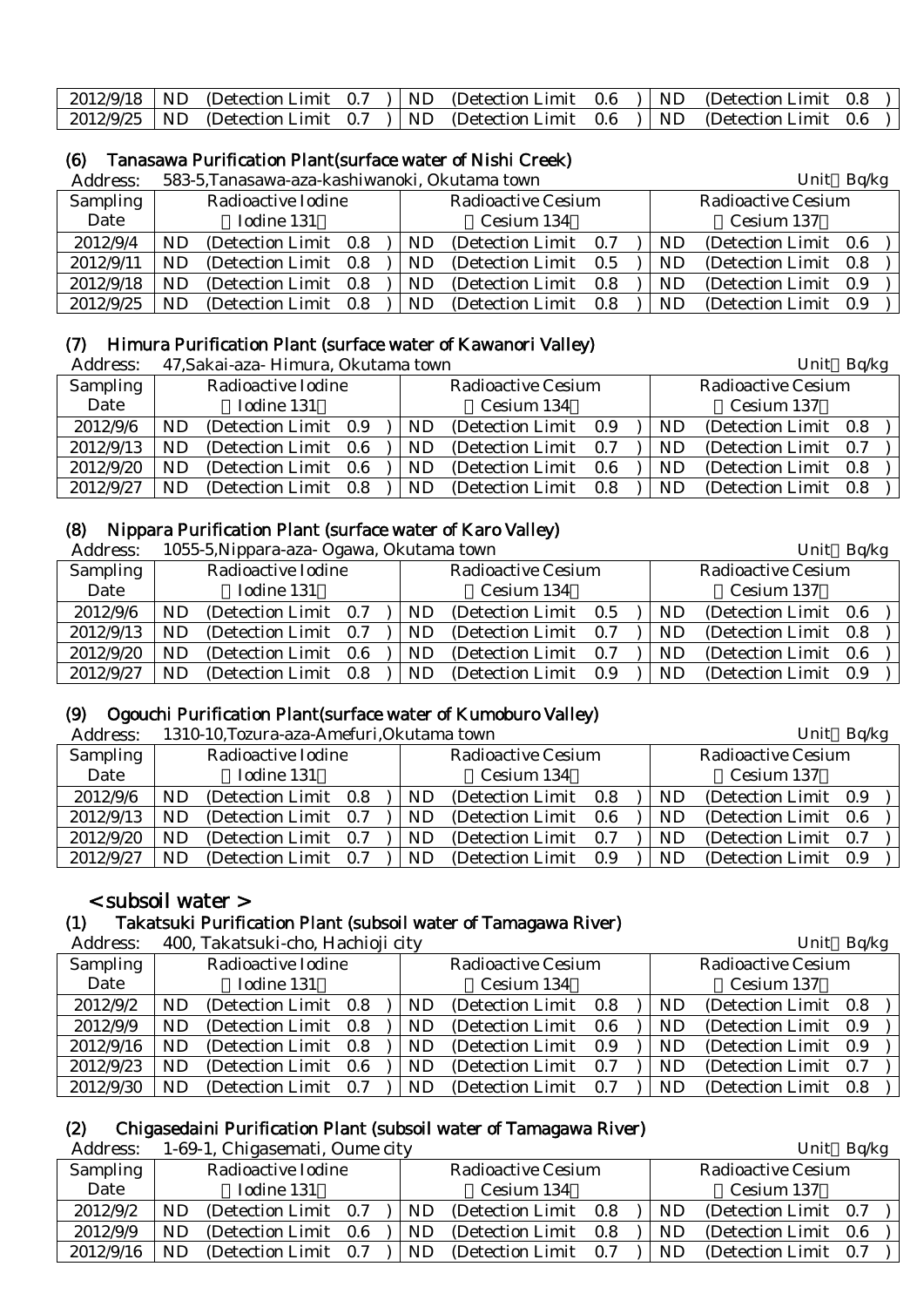|  |  | 2012/9/23   ND (Detection Limit 0.7 )   ND (Detection Limit 0.7 )   ND (Detection Limit 0.9 ) |  |  |  |
|--|--|-----------------------------------------------------------------------------------------------|--|--|--|
|  |  | 2012/9/30   ND (Detection Limit 0.7 )   ND (Detection Limit 0.7 )   ND (Detection Limit 0.7 ) |  |  |  |

# (3) Hinatawada Purification Plant (subsoil water of Tamagawa River)<br>Address:  $2-370$  Hinatawada Qume city

2-370,Hinatawada, Oume city Unit Bq/kg

| AUUI COS. |                    | 2-970,I IIIIatawada, Odille City |       |    |                           |     |  |                           | $UIIIU$ $D\Psi/R$     |     |  |
|-----------|--------------------|----------------------------------|-------|----|---------------------------|-----|--|---------------------------|-----------------------|-----|--|
| Sampling  | Radioactive Iodine |                                  |       |    | <b>Radioactive Cesium</b> |     |  | <b>Radioactive Cesium</b> |                       |     |  |
| Date      |                    | Iodine 131                       |       |    | Cesium 134                |     |  |                           | Cesium 137            |     |  |
| 2012/9/3  | ND                 | (Detection Limit 0.7)            |       | ND | (Detection Limit 0.5)     |     |  | ND                        | (Detection Limit 0.6) |     |  |
| 2012/9/10 | ND                 | (Detection Limit 0.7)            |       | ND | (Detection Limit 0.8)     |     |  | <b>ND</b>                 | (Detection Limit 0.8) |     |  |
| 2012/9/17 | ND                 | (Detection Limit)                | - 0.7 | ND | (Detection Limit)         | 0.7 |  | ND                        | (Detection Limit)     | 0.7 |  |
| 2012/9/24 | ND                 | (Detection Limit)                | 0.8   | ND | (Detection Limit)         | 0.7 |  | ND                        | (Detection Limit)     | 0.8 |  |

#### (4) Futamatao Purification Plant (subsoil water of Tamagawa River)

| Address:  |    | 5-51-1, Futamatao, Oume city |     |     |                           |     |           | Unit                      | Bq/kg |
|-----------|----|------------------------------|-----|-----|---------------------------|-----|-----------|---------------------------|-------|
| Sampling  |    | Radioactive Iodine           |     |     | <b>Radioactive Cesium</b> |     |           | <b>Radioactive Cesium</b> |       |
| Date      |    | Iodine 131                   |     |     | Cesium 134                |     |           | Cesium 137                |       |
| 2012/9/3  | ND | (Detection Limit 0.7)        |     | ND  | (Detection Limit)         | 0.7 | ND        | (Detection Limit 0.7)     |       |
| 2012/9/10 | ND | (Detection Limit 0.8)        |     | ND. | (Detection Limit)         | 0.7 | <b>ND</b> | (Detection Limit 0.8)     |       |
| 2012/9/17 | ND | (Detection Limit)            | 0.7 | ND. | (Detection Limit)         | 0.7 | ND        | (Detection Limit)         | 0.7   |
| 2012/9/24 | ND | (Detection Limit)            | 0.8 | ND. | (Detection Limit)         | 0.8 | ND        | (Detection Limit 0.9)     |       |

# (5) Mitakesann Purification Plant (subsoil water of Kajika Creek, Akuba Creek)

| Address:  |                    | 179-2, Mitakesann, Oume city |     |    |                           |     |  |                           | Unit                  | Bq/kg |
|-----------|--------------------|------------------------------|-----|----|---------------------------|-----|--|---------------------------|-----------------------|-------|
| Sampling  | Radioactive Iodine |                              |     |    | <b>Radioactive Cesium</b> |     |  | <b>Radioactive Cesium</b> |                       |       |
| Date      |                    | Iodine 131                   |     |    | Cesium 134                |     |  |                           | Cesium 137            |       |
| 2012/9/3  | ND                 | (Detection Limit 0.7)        |     | ND | (Detection Limit)         | 0.7 |  | ND                        | (Detection Limit 0.8) |       |
| 2012/9/10 | ND                 | (Detection Limit 0.7)        |     | ND | (Detection Limit)         | 0.9 |  | ND                        | (Detection Limit 0.8) |       |
| 2012/9/17 | ND                 | (Detection Limit 0.7)        |     | ND | (Detection Limit)         | 0.6 |  | ND                        | (Detection Limit)     | 0.9   |
| 2012/9/24 | ND                 | (Detection Limit)            | 0.8 | ND | (Detection Limit)         | 0.7 |  | ND                        | (Detection Limit 0.5) |       |

#### (6) Nariki Purification Plant (subsoil water of Nariki River)

| Address:  |    | 7-1591-3, Nariki, Oume city |       |     |                           |     |     | Unit                  | Bq/kg |  |
|-----------|----|-----------------------------|-------|-----|---------------------------|-----|-----|-----------------------|-------|--|
| Sampling  |    | Radioactive Iodine          |       |     | <b>Radioactive Cesium</b> |     |     | Radioactive Cesium    |       |  |
| Date      |    | Iodine 131                  |       |     | Cesium 134                |     |     | Cesium 137            |       |  |
| 2012/9/5  | ND | (Detection Limit 0.8)       |       | ND. | (Detection Limit 0.6)     |     | ND. | (Detection Limit 0.7) |       |  |
| 2012/9/12 | ND | (Detection Limit 0.6)       |       | ND. | (Detection Limit 0.7)     |     | ND. | (Detection Limit 0.7) |       |  |
| 2012/9/19 | ND | (Detection Limit 0.6)       |       | ND  | (Detection Limit 0.6)     |     | ND  | (Detection Limit 0.8) |       |  |
| 2012/9/26 | ND | (Detection Limit)           | - 0.7 | ND. | (Detection Limit)         | 0.8 | ND  | (Detection Limit)     | 0.9   |  |

# (7) Sawaidaiichi Purification Plant (subsoil water of Yakubo River)

Address: 1-535-3, Sawai, Oume city Unit Background Unit Background Unit Background Unit Background Unit Background Unit Background Unit Background Unit Background Unit Background Unit Background Unit Background Unit Backgr

| Auui Cool<br>1-999-9,9awai,Oulife City                                                                     | $C$ IIIL DYAS |
|------------------------------------------------------------------------------------------------------------|---------------|
| <b>Sampling</b><br>Radioactive Iodine<br><b>Radioactive Cesium</b><br>Radioactive Cesium                   |               |
| Date<br>Iodine 131<br>Cesium 134<br>Cesium 137                                                             |               |
| 2012/9/5<br>(Detection Limit 0.9)<br>(Detection Limit)<br>(Detection Limit)<br>ND<br>- 0.7<br>ND.<br>ND    |               |
| 2012/9/12<br>ND<br>(Detection Limit 0.8)<br>(Detection Limit 0.8)<br>ND<br>(Detection Limit)<br>ND<br>0.9  |               |
| 2012/9/19<br>ND<br>(Detection Limit)<br>(Detection Limit)<br>(Detection Limit)<br>ND<br>ND<br>- 0.7<br>0.7 | 0.7           |
| 2012/9/26<br>ND<br>ND<br>(Detection Limit)<br>ND<br>(Detection Limit)<br>(Detection Limit)<br>0.7<br>0.6   | 0.7           |

# (8) Sawaidaini Purification Plant Plant (subsoil water of Aoi River)

Address: 3-667 Sawai Qume city and the state of the Unit Bq/kg Unit Bq/kg

| <i>i</i> wa wa |                    | $\sigma$ over, barran, banne cres |     |    |                           |     |     |                           | $C$ <sub>iii</sub> c $D_q$ <sub>ii</sub> <sub>n</sub> |  |
|----------------|--------------------|-----------------------------------|-----|----|---------------------------|-----|-----|---------------------------|-------------------------------------------------------|--|
| Sampling       | Radioactive Iodine |                                   |     |    | <b>Radioactive Cesium</b> |     |     | <b>Radioactive Cesium</b> |                                                       |  |
| Date           |                    | Iodine 131                        |     |    | Cesium 134                |     |     | Cesium 137                |                                                       |  |
| 2012/9/5       | ND                 | (Detection Limit 0.7)             |     | ND | (Detection Limit)         | 0.7 | ND  | (Detection Limit 0.6)     |                                                       |  |
| 2012/9/12      | ND                 | (Detection Limit 0.7)             |     | ND | (Detection Limit 0.8)     |     | ND. | (Detection Limit 0.8)     |                                                       |  |
| 2012/9/19      | ND                 | (Detection Limit)                 | 0.8 | ND | (Detection Limit)         | 0.7 | ND  | (Detection Limit)         | 0.6                                                   |  |
| 2012/9/26      | ND                 | (Detection Limit)                 | 0.7 | ND | (Detection Limit)         | 0.7 | ND  | (Detection Limit)         | 0.7                                                   |  |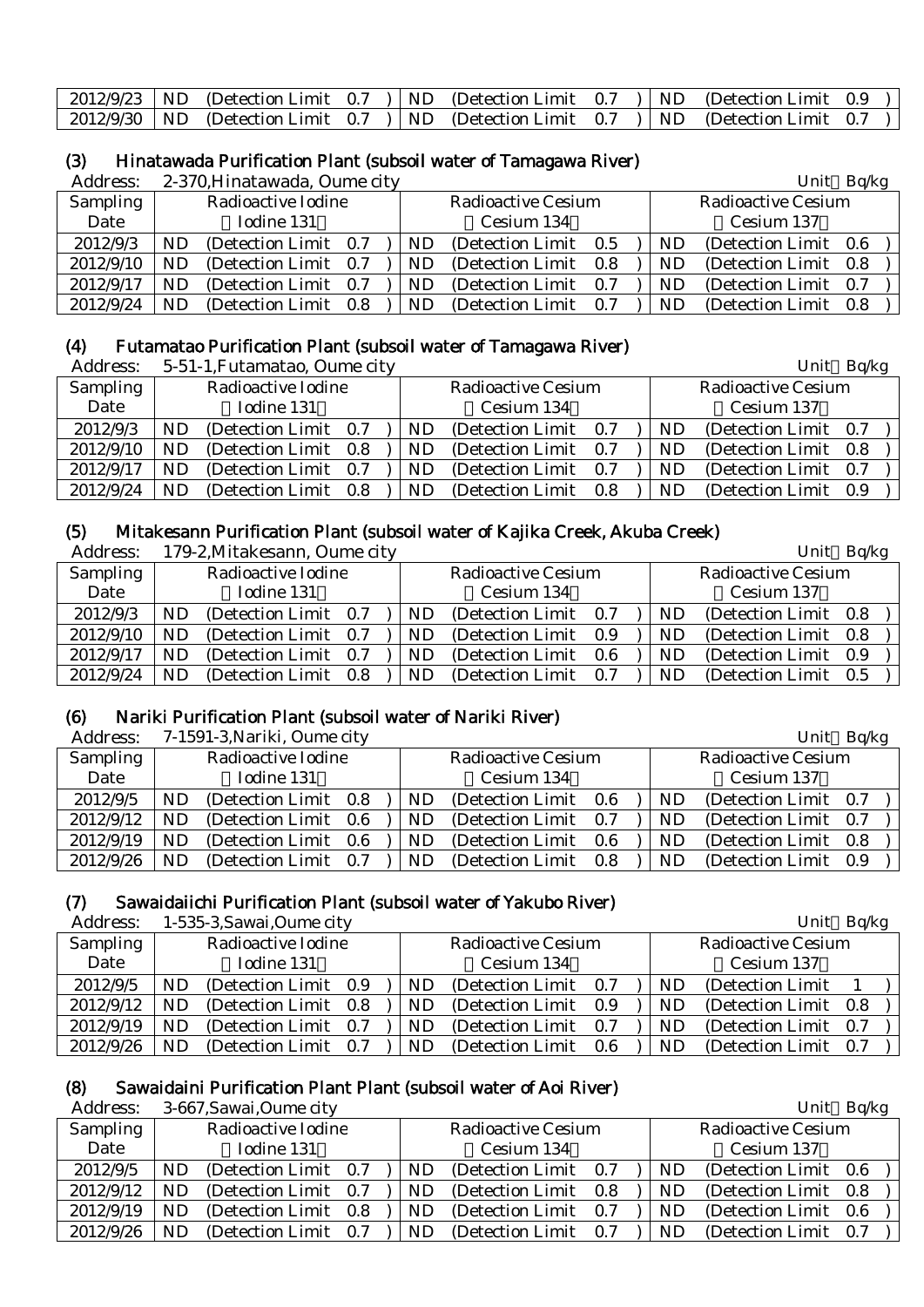# < shallow well >

# (1) Kamiyotsugi Purification Plant (shallow well)

| Address: | 407, Kamiyotsugi, Akiruno city |  |
|----------|--------------------------------|--|
|----------|--------------------------------|--|

| Address:  |           | 407, Kamiyotsugi, Akiruno city |           |                           |     |           | Unit                      | Bq/kg |  |
|-----------|-----------|--------------------------------|-----------|---------------------------|-----|-----------|---------------------------|-------|--|
| Sampling  |           | Radioactive Iodine             |           | <b>Radioactive Cesium</b> |     |           | <b>Radioactive Cesium</b> |       |  |
| Date      |           | Iodine 131                     |           | Cesium 134                |     |           | Cesium 137                |       |  |
| 2012/9/2  | <b>ND</b> | (Detection Limit 0.6)          | ND.       | (Detection Limit 0.6)     |     | ND        | (Detection Limit 0.8)     |       |  |
| 2012/9/9  | ND.       | (Detection Limit 0.8)          | ND.       | (Detection Limit)         | 0.8 | <b>ND</b> | (Detection Limit 0.8)     |       |  |
| 2012/9/16 | ND.       | (Detection Limit 0.9)          | ND.       | (Detection Limit)         | 0.7 | <b>ND</b> | (Detection Limit 0.9)     |       |  |
| 2012/9/23 | ND        | (Detection Limit 0.6)          | <b>ND</b> | (Detection Limit)         | 0.7 | ND        | (Detection Limit 0.8)     |       |  |
| 2012/9/30 | <b>ND</b> | (Detection Limit 0.9)          | ND.       | (Detection Limit)         |     | <b>ND</b> | (Detection Limit)         | 0.8   |  |

# (2) Kamiishihara Purification Plant (shallow well, deep well)

| Address:  |    | 1-34-7, Kamiishihara, Chofu city |     |     |                       |     |    | Unit                      | Bq/kg |  |
|-----------|----|----------------------------------|-----|-----|-----------------------|-----|----|---------------------------|-------|--|
| Sampling  |    | Radioactive Iodine               |     |     | Radioactive Cesium    |     |    | <b>Radioactive Cesium</b> |       |  |
| Date      |    | Iodine 131                       |     |     | Cesium 134            |     |    | Cesium 137                |       |  |
| 2012/9/5  | ND | (Detection Limit 0.8)            |     | ND  | (Detection Limit 0.6) |     | ND | (Detection Limit 0.7)     |       |  |
| 2012/9/12 | ND | (Detection Limit 0.8)            |     | ND. | (Detection Limit)     | 0.9 | ND | (Detection Limit 0.9)     |       |  |
| 2012/9/19 | ND | (Detection Limit 0.8)            |     | ND  | (Detection Limit)     | 0.7 | ND | (Detection Limit 0.9)     |       |  |
| 2012/9/26 | ND | (Detection Limit)                | 0.8 | ND. | (Detection Limit)     | 0.8 | ND | (Detection Limit 0.9)     |       |  |

### (3) Suginami Purification Plant (shallow well)

| Address:        | 3-28-5, Zenpukuji, Suginami ward |                                 | Bq/kg<br>Unit                  |  |  |  |
|-----------------|----------------------------------|---------------------------------|--------------------------------|--|--|--|
| <b>Sampling</b> | Radioactive Iodine               | Radioactive Cesium              | <b>Radioactive Cesium</b>      |  |  |  |
| Date            | Iodine 131                       | Cesium 134                      | Cesium 137                     |  |  |  |
| 2012/9/6        | (Detection Limit 0.9)<br>ND      | (Detection Limit)<br>ND.<br>0.7 | (Detection Limit 0.9)<br>ND    |  |  |  |
| 2012/9/13       | ND<br>(Detection Limit 0.8)      | (Detection Limit)<br>ND<br>0.7  | (Detection Limit 0.9)<br>ND.   |  |  |  |
| 2012/9/20       | ND<br>(Detection Limit 0.6)      | ND<br>(Detection Limit)<br>0.6  | ND<br>(Detection Limit)<br>0.7 |  |  |  |

# 2 Source water is taken from deep well: mostly once a month: Test mostly once a month

# (1) Tachikawasakaecho Purification Plant(deep well)

| Address: | 5-38-5, Sakae-cho, Tachikawa city |                                 | Unit<br>Ba/kg                   |
|----------|-----------------------------------|---------------------------------|---------------------------------|
| Sampling | Radioactive Iodine                | Radioactive Cesium              | <b>Radioactive Cesium</b>       |
| Date     | Iodine 131                        | Cesium 134                      | Cesium 137                      |
| 2012/9/2 | ND<br>(Detection Limit)<br>0.8    | ND.<br>(Detection Limit)<br>0.7 | ND.<br>(Detection Limit)<br>0.9 |

### (2) Tachikawasunagawa Purification Plant(deep well)

| Address: | 6-41-1, Sunagawa-cho, Tachikawa city | Bq/kg<br>Unit                   |                              |
|----------|--------------------------------------|---------------------------------|------------------------------|
| Sampling | Radioactive Iodine                   | Radioactive Cesium              | Radioactive Cesium           |
| Date     | Iodine 131                           | Cesium 134                      | Cesium 137                   |
| 2012/9/2 | ND<br>(Detection Limit 0.7)          | ND.<br>(Detection Limit)<br>0.7 | ND.<br>(Detection Limit 0.8) |

### (3) Mitakashinkawa Purification Plant(deep well)

| Address: | 2-1-15, Shinkawa, Mikata city  |                                 | Ba/kg<br>Unit           |  |  |
|----------|--------------------------------|---------------------------------|-------------------------|--|--|
| Sampling | Radioactive Iodine             | Radioactive Cesium              | Radioactive Cesium      |  |  |
| Date     | Iodine 131                     | Cesium 134                      | Cesium 137              |  |  |
| 2012/9/3 | ND<br>(Detection Limit)<br>0.8 | ND.<br>(Detection Limit)<br>0.8 | ND<br>(Detection Limit) |  |  |

#### (4) Kamirenjyaku Purification Plant(deep well)

|  | Address: 9-41-4, Kamirenjyaku, Mitaka city | Unit | Bq/kg |  |
|--|--------------------------------------------|------|-------|--|
|--|--------------------------------------------|------|-------|--|

| .        |                    |                   |     |    |                    |     |    |                    |     |  |
|----------|--------------------|-------------------|-----|----|--------------------|-----|----|--------------------|-----|--|
| Sampling | Radioactive Iodine |                   |     |    | Radioactive Cesium |     |    | Radioactive Cesium |     |  |
| Date     |                    | Iodine 131        |     |    | Cesium 134         |     |    | Cesium 137         |     |  |
| 2012/9/3 | ND                 | (Detection Limit) | 0.7 | ND | (Detection Limit)  | 0.8 | ND | (Detection Limit)  | 0.9 |  |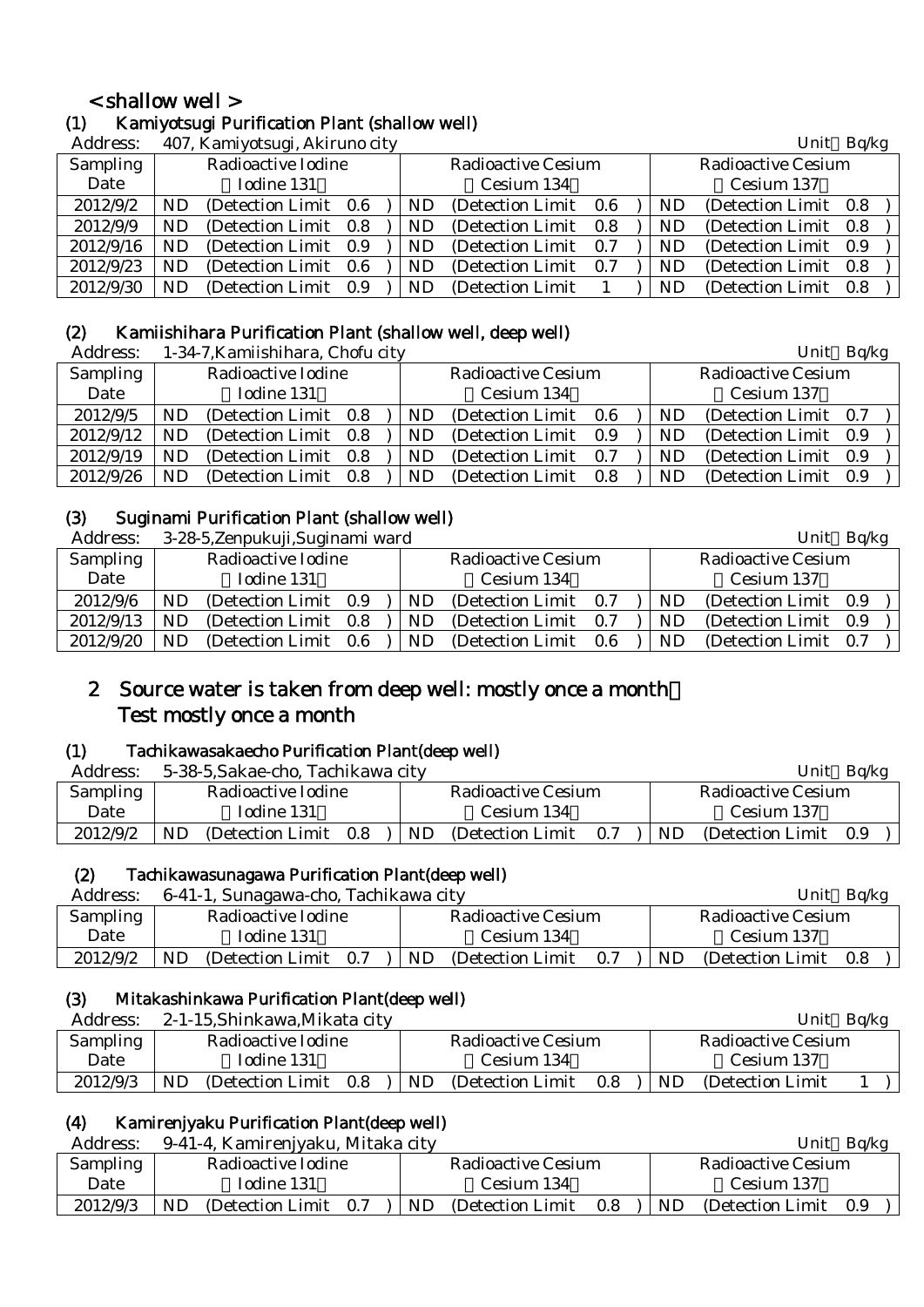# (5) Saiwaimachi Purification Plant(deep well)

| Address: 2-24, Saiwai-cho, Fuchu city | Unit Bq/kg |
|---------------------------------------|------------|

| . .uu vool | $\approx$ $\approx$ 1, barrier cho, I dond cher |                                                | .<br>-----                   |  |  |  |
|------------|-------------------------------------------------|------------------------------------------------|------------------------------|--|--|--|
| Sampling   | Radioactive Iodine                              | Radioactive Cesium                             | Radioactive Cesium           |  |  |  |
| Date       | Iodine 131                                      | Cesium 134                                     | Cesium 137                   |  |  |  |
| 2012/9/4   | ND.<br>(Detection Limit 0.7)                    | $ \text{ND} \text{Detlection Limit} \quad 0.9$ | ND.<br>(Detection Limit 0.9) |  |  |  |

# (6) Fuchuminamicho Purification Plant(deep well)

| Address: |                    |                   | 1-50, Minami-cho, Fuchu city |                    |                   |     |                    | Unit<br>Ba/kg     |     |  |  |
|----------|--------------------|-------------------|------------------------------|--------------------|-------------------|-----|--------------------|-------------------|-----|--|--|
| Sampling | Radioactive Iodine |                   |                              | Radioactive Cesium |                   |     | Radioactive Cesium |                   |     |  |  |
| Date     |                    | Iodine 131        |                              | Cesium 134         |                   |     | Cesium 137         |                   |     |  |  |
| 2012/9/4 | ND                 | (Detection Limit) | 0.7                          | ND.                | (Detection Limit) | 0.7 | <b>ND</b>          | (Detection Limit) | 0.7 |  |  |
|          |                    |                   |                              |                    |                   |     |                    |                   |     |  |  |

# (7) Jindaiji Purification Plant(deep well)

| Address: | 5-56 Jindaijiminami-cho, Chofu city | Unit<br>Ba/kg                   |                              |  |  |
|----------|-------------------------------------|---------------------------------|------------------------------|--|--|
| Sampling | Radioactive Iodine                  | <b>Radioactive Cesium</b>       | Radioactive Cesium           |  |  |
| Date     | Iodine 131                          | Cesium 134                      | Cesium 137                   |  |  |
| 2012/9/5 | ND<br>(Detection Limit 0.7)         | ND.<br>(Detection Limit)<br>0.8 | ND.<br>(Detection Limit 0.9) |  |  |

# (8) Hussamusashinodai Purification Plant(deep well)

| Address: |    | 2-32, Musashinodai, Hussa city |  |  |                    |                   |     |                    | Unit              | Ba/kg |  |
|----------|----|--------------------------------|--|--|--------------------|-------------------|-----|--------------------|-------------------|-------|--|
| Sampling |    | Radioactive Iodine             |  |  | Radioactive Cesium |                   |     | Radioactive Cesium |                   |       |  |
| Date     |    | Todine 131                     |  |  | Cesium 134         |                   |     |                    | Cesium 137        |       |  |
| 2012/9/5 | ND | (Detection Limit)              |  |  | ND.                | (Detection Limit) | 0.8 | ND.                | (Detection Limit) |       |  |
|          |    |                                |  |  |                    |                   |     |                    |                   |       |  |

# (9) Nakato Purification Plant (deep well)

| Address: |                    | 2-1-3, Nakato, Musasimurayama city |  | Unit<br>Ba/kg      |                   |     |                    |                       |  |  |
|----------|--------------------|------------------------------------|--|--------------------|-------------------|-----|--------------------|-----------------------|--|--|
| Sampling | Radioactive Iodine |                                    |  | Radioactive Cesium |                   |     | Radioactive Cesium |                       |  |  |
| Date     |                    | Iodine 131                         |  | Cesium 134         |                   |     |                    | Cesium 137            |  |  |
| 2012/9/6 | ND                 | (Detection Limit 0.7)              |  | ND                 | (Detection Limit) | 0.8 | ND.                | (Detection Limit 0.8) |  |  |

### (10) Kamikitadai Purification Plant (deep well)

| Address: |                                | 1-801-1, Kamikitadai, Higashiyamato city |                         |  |  |  |  |  |
|----------|--------------------------------|------------------------------------------|-------------------------|--|--|--|--|--|
| Sampling | Radioactive Iodine             | Radioactive Cesium                       | Radioactive Cesium      |  |  |  |  |  |
| Date     | Iodine 131                     | Cesium 134                               | Cesium 137              |  |  |  |  |  |
| 2012/9/6 | ND<br>(Detection Limit)<br>0.8 | ND<br>(Detection Limit)<br>0.9           | ND<br>(Detection Limit) |  |  |  |  |  |

# (11) Kajino Purification Plant(deep well)

| Address: | 5-10-33, kajinocho, Koganei city |                    |     |                    | Ba/kg<br>Unit |     |                       |  |  |  |
|----------|----------------------------------|--------------------|-----|--------------------|---------------|-----|-----------------------|--|--|--|
| Sampling |                                  | Radioactive Iodine |     | Radioactive Cesium |               |     | Radioactive Cesium    |  |  |  |
| Date     |                                  | Iodine 131         |     | Cesium 134         |               |     | Cesium 137            |  |  |  |
| 2012/9/9 | (Detection Limit)<br>ND          | 0.7                | ND. | (Detection Limit)  | 0.7           | ND. | (Detection Limit 0.9) |  |  |  |

# (12) Wakamatsu Purification Plant(deep well)

| Address: |                    | 4-10, Wakamatsucho, Fuchu city |     |                    |                   |     | Unit               | Bq/kg                 |  |  |
|----------|--------------------|--------------------------------|-----|--------------------|-------------------|-----|--------------------|-----------------------|--|--|
| Sampling | Radioactive Iodine |                                |     | Radioactive Cesium |                   |     | Radioactive Cesium |                       |  |  |
| Date     |                    | Iodine 131                     |     | Cesium 134         |                   |     |                    | Cesium 137            |  |  |
| 2012/9/9 | ND                 | (Detection Limit)              | 0.8 | ND.                | (Detection Limit) | 0.7 | ND                 | (Detection Limit 0.8) |  |  |

# (13) Shibasaki Purification Plant (deep well)

| Address:  | 1-1-41, Shibasakicho, Tachikawa city | Unit<br>Ba/kg                         |                                       |  |  |
|-----------|--------------------------------------|---------------------------------------|---------------------------------------|--|--|
| Sampling  | Radioactive Iodine                   | Radioactive Cesium                    | Radioactive Cesium                    |  |  |
| Date      | Iodine 131                           | Cesium 134                            | Cesium 137                            |  |  |
| 2012/9/10 | ND<br>(Detection Limit)<br>0.8       | <b>ND</b><br>0.9<br>(Detection Limit) | <b>ND</b><br>(Detection Limit)<br>0.9 |  |  |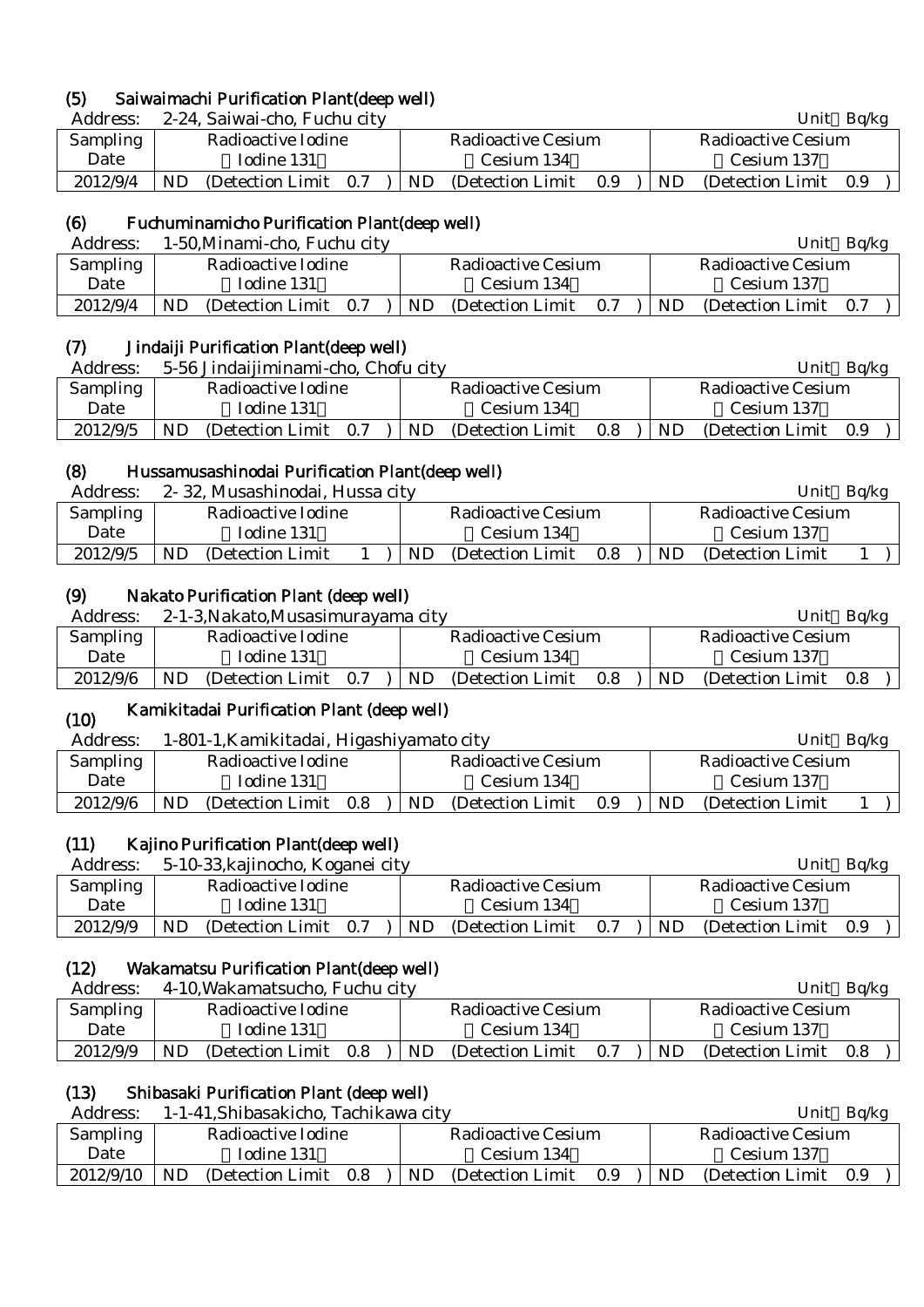# (14) Nishitokyosakaecho Purification Plant (deep well)

Address: 2-7-6,Sakae-cho, Nishitokyo city Unit Bq/kg

| 7 ruul Cool     | $\omega$ , $\omega$ , $\omega$ and $\omega$ , $\omega$ , $\omega$ is the $\omega$ of $\omega$ |                                               | ◡…<br><b>DUILE</b>           |  |  |
|-----------------|-----------------------------------------------------------------------------------------------|-----------------------------------------------|------------------------------|--|--|
| <b>Sampling</b> | Radioactive Iodine                                                                            | Radioactive Cesium                            | Radioactive Cesium           |  |  |
| Date            | Iodine 131                                                                                    | Cesium 134                                    | Cesium 137                   |  |  |
| 2012/9/10       | ND.<br>(Detection Limit 0.7)                                                                  | $ \text{ND} \text{Detection Limit} \quad 0.5$ | ND.<br>(Detection Limit 0.7) |  |  |

# (15) Shibakubo Purification Plant (deep well)

| Address:  | 5-9-1, Shibakubo, Nishitokyo city |                                 | Ba/kg<br>Unit                  |
|-----------|-----------------------------------|---------------------------------|--------------------------------|
| Sampling  | Radioactive Iodine                | Radioactive Cesium              | Radioactive Cesium             |
| Date      | Iodine 131                        | Cesium 134                      | Cesium 137                     |
| 2012/9/11 | ND<br>(Detection Limit)<br>0.8    | ND.<br>(Detection Limit)<br>0.9 | ND<br>(Detection Limit)<br>0.9 |

# (16) Hoyacho Purification Plant (deep well)

| Address:  | 1-5-24, Hoya-cho, Nishitokyo city |                                 | Bq/kg<br>Unit                   |
|-----------|-----------------------------------|---------------------------------|---------------------------------|
| Sampling  | Radioactive Iodine                | Radioactive Cesium              | Radioactive Cesium              |
| Date      | Iodine 131                        | Cesium 134                      | Cesium 137                      |
| 2012/9/11 | ND.<br>(Detection Limit)<br>0.8   | ND.<br>0.6<br>(Detection Limit) | ND.<br>(Detection Limit)<br>0.8 |

# (17) Kokubunjikitamachidaini Purification Plant (deep well)

| Address:  |     | 4-1-51, Kitamachi, Kokubunji city |     |     |                           |     |     | Unit               | Ba/kg |  |
|-----------|-----|-----------------------------------|-----|-----|---------------------------|-----|-----|--------------------|-------|--|
| Sampling  |     | Radioactive Iodine                |     |     | <b>Radioactive Cesium</b> |     |     | Radioactive Cesium |       |  |
| Date      |     | Iodine 131                        |     |     | Cesium 134                |     |     | Cesium 137         |       |  |
| 2012/9/12 | ND. | (Detection Limit)                 | 0.8 | ND. | (Detection Limit)         | 0.8 | ND. | (Detection Limit)  | 0.9   |  |
|           |     |                                   |     |     |                           |     |     |                    |       |  |

# (18) Higashikoigakubo Purification Plant (deep well)

| Address:  |                    | 2-5-8, Higashikoigakubo, Kokubunji city |         |           |                    | Ba/kg<br>Unit |     |                       |  |  |
|-----------|--------------------|-----------------------------------------|---------|-----------|--------------------|---------------|-----|-----------------------|--|--|
| Sampling  | Radioactive Iodine |                                         |         |           | Radioactive Cesium |               |     | Radioactive Cesium    |  |  |
| Date      |                    | Iodine 131                              |         |           | Cesium 134         |               |     | Cesium 137            |  |  |
| 2012/9/12 | ND.                | (Detection Limit)                       | $0.8\,$ | <b>ND</b> | (Detection Limit)  | 0.9           | ND. | (Detection Limit 0.9) |  |  |

# (19) Omaru Purification Plant (deep well)

| Address:  | 760, Omaru, Inagi city         |                                | Unit<br>Ba/kg               |  |  |
|-----------|--------------------------------|--------------------------------|-----------------------------|--|--|
| Sampling  | Radioactive Iodine             | Radioactive Cesium             | Radioactive Cesium          |  |  |
| Date      | Iodine 131                     | Cesium 134                     | Cesium 137                  |  |  |
| 2012/9/13 | ND<br>(Detection Limit)<br>0.8 | ND<br>(Detection Limit)<br>0.8 | ND<br>(Detection Limit 0.9) |  |  |

# (20) Sakahama Purification Plant (deep well)

| Address:        | 816, Sakahama, Inagi city      |                                     | Ba/kg<br>Unit                         |  |  |
|-----------------|--------------------------------|-------------------------------------|---------------------------------------|--|--|
| <b>Sampling</b> | Radioactive Iodine             | <b>Radioactive Cesium</b>           | <b>Radioactive Cesium</b>             |  |  |
| Date            | Iodine 131                     | Cesium 134                          | Cesium 137                            |  |  |
| 2012/9/13       | ND<br>(Detection Limit)<br>0.8 | ND.<br>(Detection Limit)<br>$0.8\,$ | <b>ND</b><br>(Detection Limit)<br>0.9 |  |  |

# (21) Senkawa Purification Plant (deep well)

| Address:  | 3-6, Senkawa, Chofu city       |                                     | Unit<br>Ba/kg                      |  |  |
|-----------|--------------------------------|-------------------------------------|------------------------------------|--|--|
| Sampling  | Radioactive Iodine             | <b>Radioactive Cesium</b>           | Radioactive Cesium                 |  |  |
| Date      | Iodine 131                     | Cesium 134                          | Cesium 137                         |  |  |
| 2012/9/16 | ND<br>(Detection Limit)<br>0.7 | ND.<br>(Detection Limit)<br>$0.6\,$ | <b>ND</b><br>(Detection Limit 0.9) |  |  |

# (22) Misawa Purification Plant (deep well)

| Address:        | 1-19-1, Misawa, Hino city      |                                | Unit<br>Ba/kg                    |  |  |
|-----------------|--------------------------------|--------------------------------|----------------------------------|--|--|
| <b>Sampling</b> | Radioactive Iodine             | Radioactive Cesium             | Radioactive Cesium               |  |  |
| Date            | Iodine 131                     | Cesium 134                     | Cesium 137                       |  |  |
| 2012/9/16       | ND<br>(Detection Limit)<br>0.7 | 0.6<br>ND<br>(Detection Limit) | ND<br>(Detection Limit)<br>- 0.8 |  |  |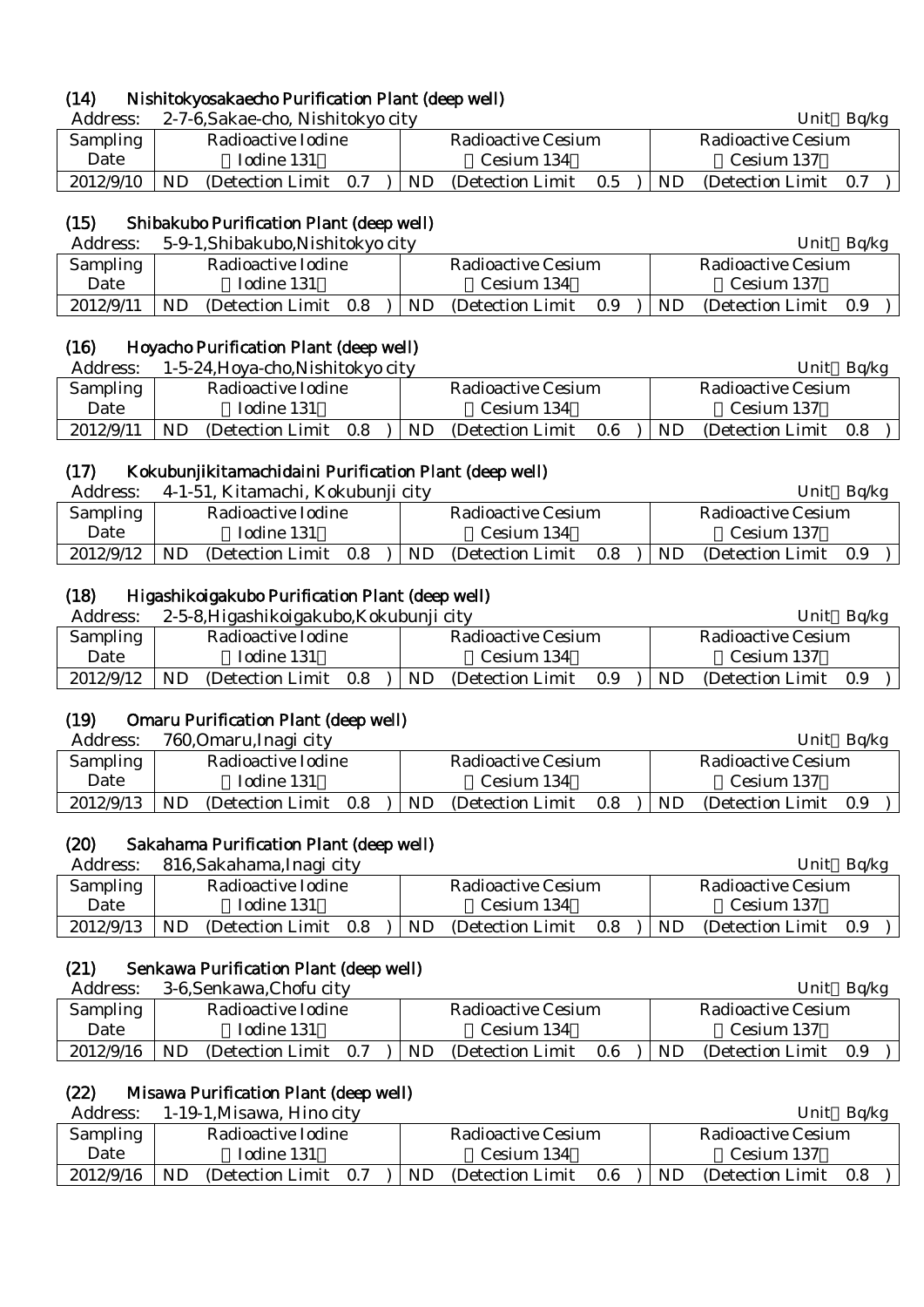# (23) Takinosawa Purification Plant (deep well)

Address: 2-7-7, Asahi-cho, Machida city Unit Bq/kg

| <i>L</i> udico, |                    |                                                      | ິ<br><b>DUILE</b>              |  |  |
|-----------------|--------------------|------------------------------------------------------|--------------------------------|--|--|
| <b>Sampling</b> | Radioactive Iodine | Radioactive Cesium                                   | Radioactive Cesium             |  |  |
| Date            | Iodine 131         | Cesium 134                                           | Cesium 137                     |  |  |
| 2012/9/17       | ND.                | (Detection Limit $0.8$ ) ND (Detection Limit $0.6$ ) | ND.<br>(Detection Limit<br>0.7 |  |  |

# (24) Haramachida Purification Plant (deep well)

| Address:        |    | 5-13-3, Haramachida , Machida city |     |     |                    |     |    | Unit                  | Ba/kg |  |
|-----------------|----|------------------------------------|-----|-----|--------------------|-----|----|-----------------------|-------|--|
| <b>Sampling</b> |    | Radioactive Iodine                 |     |     | Radioactive Cesium |     |    | Radioactive Cesium    |       |  |
| Date            |    | Iodine 131                         |     |     | Cesium 134         |     |    | Cesium 137            |       |  |
| 2012/9/17       | ND | (Detection Limit)                  | 0.8 | ND. | (Detection Limit)  | 0.7 | ND | (Detection Limit 0.7) |       |  |
|                 |    |                                    |     |     |                    |     |    |                       |       |  |

# (25) Yaho Purification Plant (deep well)

| Address:        | 1462-1, Yaho, Kunitachi city |                                 | Ba/kg<br>Unit               |  |  |
|-----------------|------------------------------|---------------------------------|-----------------------------|--|--|
| <b>Sampling</b> | Radioactive Iodine           | Radioactive Cesium              | Radioactive Cesium          |  |  |
| Date            | Iodine 131                   | Cesium 134                      | Cesium 137                  |  |  |
| 2012/9/18       | ND.<br>(Detection Limit 0.7) | ND.<br>0.7<br>(Detection Limit) | ND<br>(Detection Limit 0.7) |  |  |

# (26) Kunitachinaka Purification Plant (deep well)

| Address:        | 179-2, Mitakesann, Oume city   |                    |    |                   |                    |           | Unit              | Ba/kg |  |
|-----------------|--------------------------------|--------------------|----|-------------------|--------------------|-----------|-------------------|-------|--|
| <b>Sampling</b> | Radioactive Iodine             | Radioactive Cesium |    |                   | Radioactive Cesium |           |                   |       |  |
| Date            | Iodine 131                     |                    |    | Cesium 134        |                    |           | Cesium 137        |       |  |
| 2012/9/18       | ND<br>(Detection Limit)<br>0.8 |                    | ND | (Detection Limit) | 0.7                | <b>ND</b> | (Detection Limit) | 0.8   |  |
|                 |                                |                    |    |                   |                    |           |                   |       |  |

# (27) Sakuragaoka Purification Plant (deep well)

| Address:  |                    | 4-10, Sakuragaoka, Tama city |     |                           |                   |     |                    | Unit                  | Ba/kg |  |
|-----------|--------------------|------------------------------|-----|---------------------------|-------------------|-----|--------------------|-----------------------|-------|--|
| Sampling  | Radioactive Iodine |                              |     | <b>Radioactive Cesium</b> |                   |     | Radioactive Cesium |                       |       |  |
| Date      |                    | Iodine 131                   |     | Cesium 134                |                   |     | Cesium 137         |                       |       |  |
| 2012/9/19 | ND                 | (Detection Limit)            | 0.7 | ND.                       | (Detection Limit) | 0.7 | <b>ND</b>          | (Detection Limit 0.9) |       |  |
|           |                    |                              |     |                           |                   |     |                    |                       |       |  |

# (28) Noduta Purification Plant (deep well)

| Address:        | 3398, Nodutamachi, Machida city |  |                    |                   |     |                           |            | Unit              | Ba/kg |  |
|-----------------|---------------------------------|--|--------------------|-------------------|-----|---------------------------|------------|-------------------|-------|--|
| <b>Sampling</b> | Radioactive Iodine              |  | Radioactive Cesium |                   |     | <b>Radioactive Cesium</b> |            |                   |       |  |
| Date            | Iodine 131                      |  |                    | Cesium 134        |     |                           | Cesium 137 |                   |       |  |
| 2012/9/19       | ND<br>(Detection Limit)<br>0.8  |  | ND                 | (Detection Limit) | 0.7 |                           | ND         | (Detection Limit) | 0.8   |  |

# (29) Osakaue Purification Plant (deep well)

| Address:        | 1-17-11, Osakaue, Hino city    |                                 | Ba/kg<br>Unit                      |  |  |  |
|-----------------|--------------------------------|---------------------------------|------------------------------------|--|--|--|
| <b>Sampling</b> | Radioactive Iodine             | <b>Radioactive Cesium</b>       | Radioactive Cesium                 |  |  |  |
| Date            | Iodine 131                     | Cesium 134                      | Cesium 137                         |  |  |  |
| 2012/9/20       | ND<br>(Detection Limit)<br>0.7 | ND.<br>(Detection Limit)<br>0.7 | <b>ND</b><br>(Detection Limit 0.8) |  |  |  |

# (30) Minamidaira Purification Plant (deep well)

| Address:  | 2-24-5, Minamidaira, Hino city  |                                     | Ba/kg<br>Unit               |  |  |  |
|-----------|---------------------------------|-------------------------------------|-----------------------------|--|--|--|
| Sampling  | Radioactive Iodine              | Radioactive Cesium                  | Radioactive Cesium          |  |  |  |
| Date      | Iodine 131                      | Cesium 134                          | Cesium 137                  |  |  |  |
| 2012/9/20 | ND.<br>(Detection Limit)<br>0.7 | ND.<br>$0.8\,$<br>(Detection Limit) | ND<br>(Detection Limit 0.8) |  |  |  |

# (31) Minamisawa Purification Plant (deep well)

| Address:        | 3-9-21, Minamisawa, Higashikurume city |                                | Unit<br>Ba/kg                         |  |  |
|-----------------|----------------------------------------|--------------------------------|---------------------------------------|--|--|
| <b>Sampling</b> | Radioactive Iodine                     | <b>Radioactive Cesium</b>      | Radioactive Cesium                    |  |  |
| Date            | Iodine 131                             | Cesium 134                     | Cesium 137                            |  |  |
| 2012/9/23       | ND<br>(Detection Limit)<br>0.9         | ND<br>0.9<br>(Detection Limit) | <b>ND</b><br>(Detection Limit)<br>0.9 |  |  |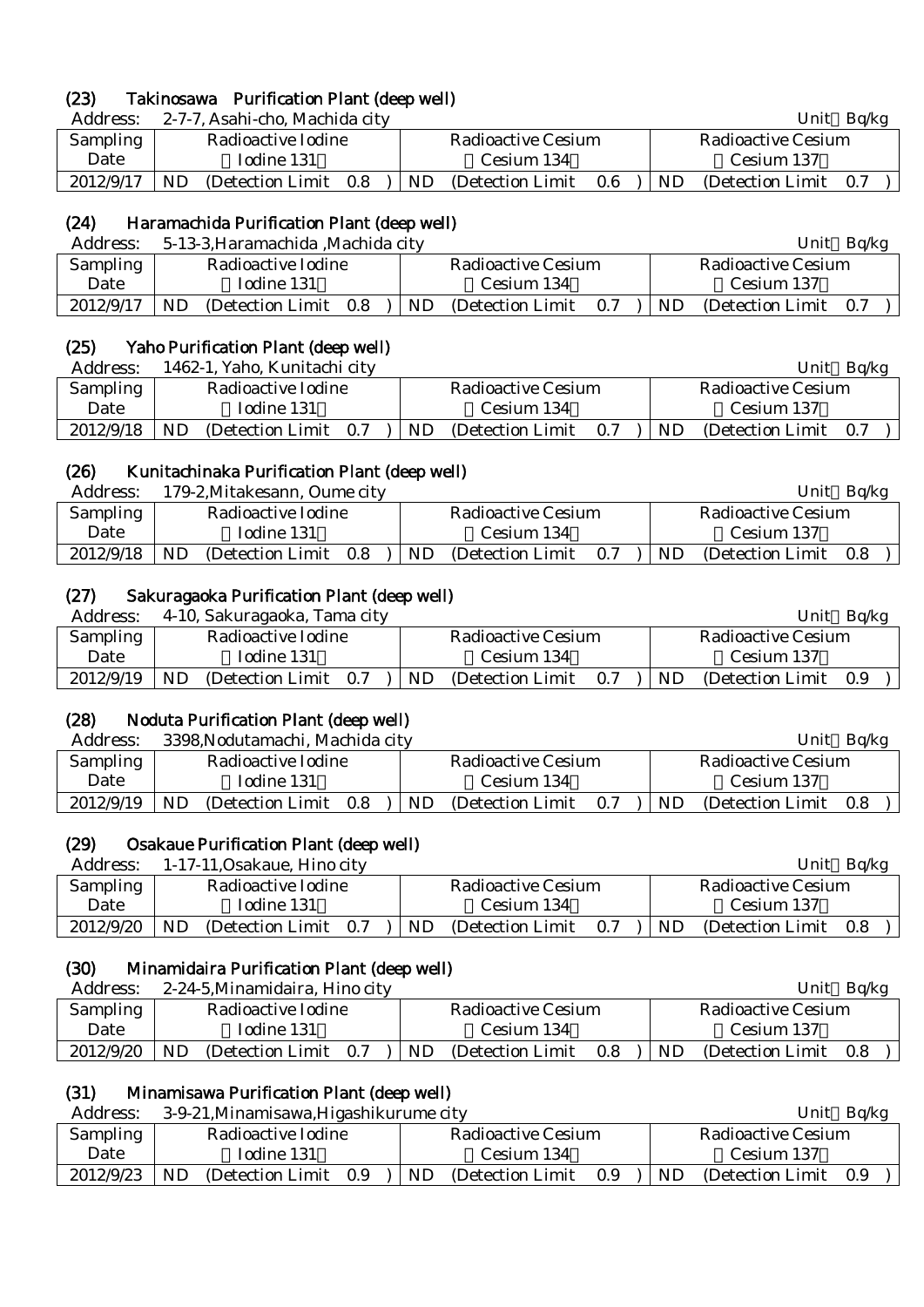# (32) Takiyama Purification Plant (deep well)

Address: 6-1-1, Takiyama, Higashikurume city Unit Bq/kg

| <b>Sampling</b> |     | Radioactive Iodine    |     | Radioactive Cesium |  |     | Radioactive Cesium |     |  |
|-----------------|-----|-----------------------|-----|--------------------|--|-----|--------------------|-----|--|
| Date            |     | Iodine 131            |     | Cesium 134         |  |     | Cesium 137         |     |  |
| 2012/9/23       | ND. | (Detection Limit 0.8) | ND. | (Detection Limit)  |  | ND. | (Detection Limit)  | 0.9 |  |

# (33) Akatsukicho Purification Plant (deep well)

| Address:        | 1-7-12, Akatsukicho, Hachioji city |                                 | Unit<br>Ba/kg                |  |  |
|-----------------|------------------------------------|---------------------------------|------------------------------|--|--|
| <b>Sampling</b> | Radioactive Iodine                 | Radioactive Cesium              | Radioactive Cesium           |  |  |
| Date            | Iodine 131                         | Cesium 134                      | Cesium 137                   |  |  |
| 2012/9/24       | ND.<br>(Detection Limit 0.7)       | (Detection Limit)<br>ND.<br>0.6 | ND.<br>(Detection Limit 0.8) |  |  |

# (34) Motohongo Purification Plant (deep well)

| Address:  | 4-19-1, Motohongo, Hachioji city |                                | Ba/kg<br>Unit           |
|-----------|----------------------------------|--------------------------------|-------------------------|
| Sampling  | Radioactive Iodine               | Radioactive Cesium             | Radioactive Cesium      |
| Date      | Iodine 131                       | Cesium 134                     | Cesium 137              |
| 2012/9/24 | ND<br>(Detection Limit)          | ND<br>(Detection Limit)<br>0.8 | ND<br>(Detection Limit) |

# (35) Fujimidaiichi Purification Plant (deep well)

| Address:  |    | 1-27-12, Fujimi-cho, Tachikawa city |     |    |                    |     | Unit<br>Bq/kg |                    |  |  |  |
|-----------|----|-------------------------------------|-----|----|--------------------|-----|---------------|--------------------|--|--|--|
| Sampling  |    | Radioactive Iodine                  |     |    | Radioactive Cesium |     |               | Radioactive Cesium |  |  |  |
| Date      |    | Iodine 131                          |     |    | Cesium 134         |     |               | Cesium 137         |  |  |  |
| 2012/9/25 | ND | (Detection Limit)                   | 0.9 | ND | (Detection Limit)  | 0.7 | <b>ND</b>     | (Detection Limit)  |  |  |  |

# (36) Fijimidaisan Purification Plant (deep well)

| Address:        | 6-70, Fujimicho, Tachikawa city |                    |                   |     |                    | Unit              | Ba/kg |
|-----------------|---------------------------------|--------------------|-------------------|-----|--------------------|-------------------|-------|
| <b>Sampling</b> | Radioactive Iodine              | Radioactive Cesium |                   |     | Radioactive Cesium |                   |       |
| Date            | Iodine 131                      |                    | Cesium 134        |     |                    | Cesium 137        |       |
| 2012/9/25       | ND.<br>(Detection Limit)        | ND.                | (Detection Limit) | 0.9 | ND.                | (Detection Limit) |       |

# (37) Ogawa Purification Plant (deep well)

| Address:  | 1-847-2, Ogawa-cho, Kodaira city |                                 | Unit $Bq/kg$                 |
|-----------|----------------------------------|---------------------------------|------------------------------|
| Sampling  | Radioactive Iodine               | Radioactive Cesium              | Radioactive Cesium           |
| Date      | Iodine 131                       | Cesium 134                      | Cesium 137                   |
| 2012/9/26 | ND<br>(Detection Limit)<br>0.8   | ND.<br>(Detection Limit)<br>0.7 | ND.<br>(Detection Limit 0.9) |

# (38) Izumihoncho Purification Plant (deep well)

| Address:        |    | 4-6-1. Izumihoncho, Komae city |     |     |                    |     |           | Unit               | Ba/kg |  |
|-----------------|----|--------------------------------|-----|-----|--------------------|-----|-----------|--------------------|-------|--|
| <b>Sampling</b> |    | Radioactive Iodine             |     |     | Radioactive Cesium |     |           | Radioactive Cesium |       |  |
| Date            |    | Iodine 131                     |     |     | Cesium 134         |     |           | Cesium 137         |       |  |
| 2012/9/26       | ND | (Detection Limit)              | 0.8 | ND. | (Detection Limit)  | 0.6 | <b>ND</b> | (Detection Limit)  | 0.8   |  |
|                 |    |                                |     |     |                    |     |           |                    |       |  |

# (39) Jyousuiminami Purification Plant (deep well)

| Address:        | 3-12-36, Jyousuiminami-cho, Kodaira city |                       |  |                    |                   | Unit                      | Ba/kg |                       |  |  |
|-----------------|------------------------------------------|-----------------------|--|--------------------|-------------------|---------------------------|-------|-----------------------|--|--|
| <b>Sampling</b> | Radioactive Iodine                       |                       |  | Radioactive Cesium |                   | <b>Radioactive Cesium</b> |       |                       |  |  |
| Date            |                                          | Iodine 131            |  |                    | Cesium 134        |                           |       | Cesium 137            |  |  |
| 2012/9/27       | ND                                       | (Detection Limit 0.8) |  | ND.                | (Detection Limit) | 0.8                       | ND.   | (Detection Limit 0.9) |  |  |

# (40) Fuchumusashidai Purification Plant (deep well)

| Address:  | 2-7, Musashidai, Fuchu city, Kodaira city |                                                       | Ba/kg<br>Unit            |
|-----------|-------------------------------------------|-------------------------------------------------------|--------------------------|
| Sampling  | Radioactive Iodine                        | Radioactive Cesium                                    | Radioactive Cesium       |
| Date      | Iodine 131                                | Cesium 134                                            | Cesium 137               |
| 2012/9/27 | - ND<br>(Detection Limit 0.8)             | $ \text{ND} \quad \text{(Detection Limit} \quad 0.9)$ | ND (Detection Limit 0.9) |